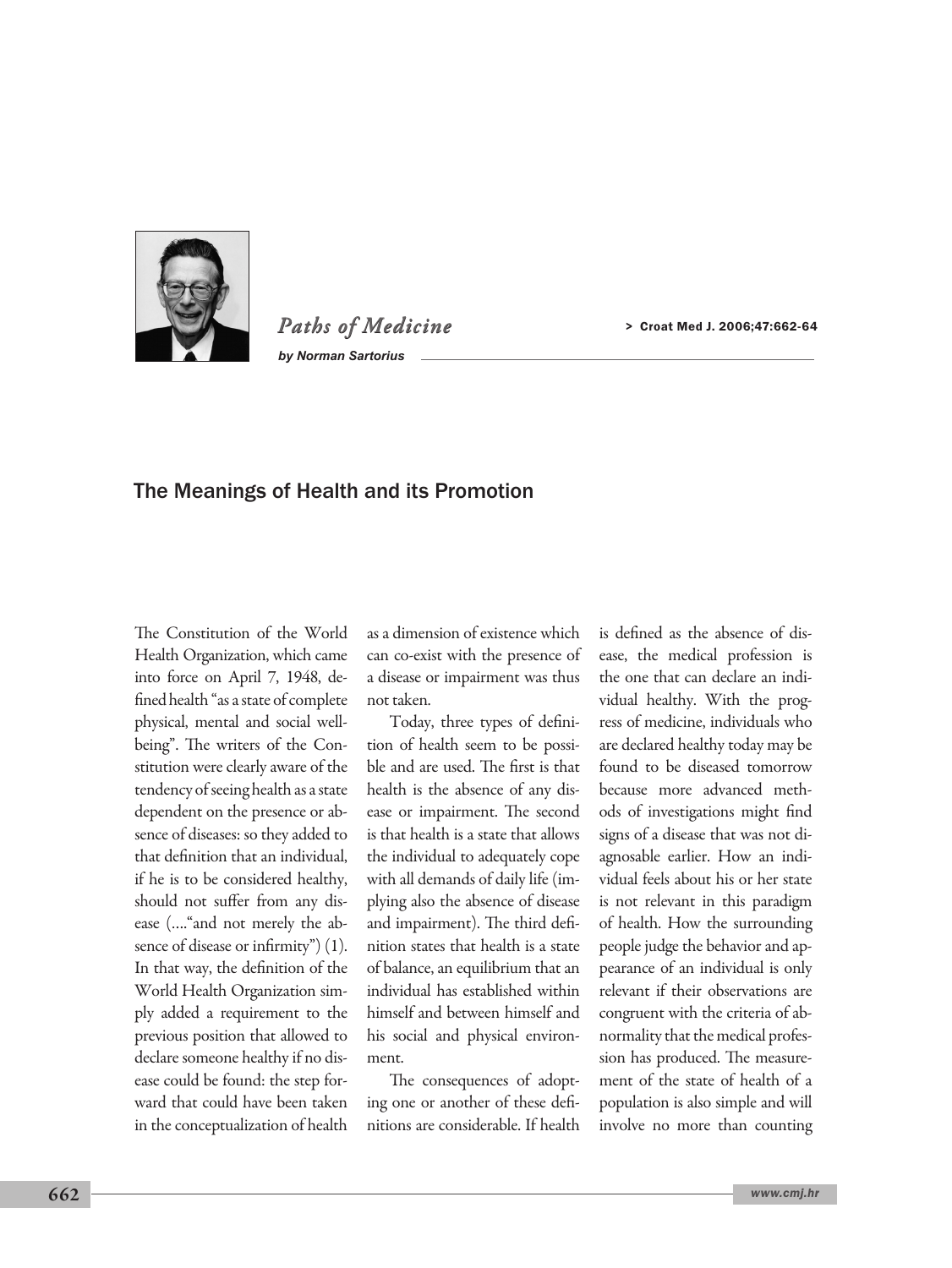the individuals who, on examination, show defined signs of illness and comparing their numbers with those who do not.

There are obvious difficulties with the first and the second of the definitions mentioned above and with their consequences. There are individuals who have abnormalities that can be counted as symptoms of a disease but do not feel ill. There are others whose body tissues do not demonstrate changes but who feel ill and do not function well. There are people who hear voices and might therefore be candidates for psychiatric examination and possibly treatment – but live well in their community and do not ask for nor receive medical care. There is a significant number of people who have peptic ulcers and other diseases, experience no problems, do not know that they have a disease and do not seek treatment for it. Some of these individuals will also escape the second type of definition of health because they function as well as expected in their age and gender group of the general population.

The third definition mentioned above makes health depend on whether a person has established a state of balance within oneself and with the environment. This means that those with a disease or impairment will be considered as being healthy to a level defined by their ability to establish an internal equilibrium that makes

them get the most they can from their life despite the presence of the disease. Health would thus be a dimension of human existence that remains in existence regardless of the presence of diseases, somewhat like the sky that remains in place even when covered with clouds. The advantage of this definition is that diseases do not replace individuals' health: they may affect their balance more or less severely but, at all times, the patients who suffer from a disease (and their doctors) remain aware of the need to work simultaneously on two tasks – one, to remove or alleviate the disease and the second to establish a state of balance, as best they can, within oneself and in relation with their environment. In fighting stigmatization that accompanies many chronic and some acute diseases – such as mental disorders or leprosy – this definition is also useful because it makes us speak and think about our patients as people who are defined by different dimensions (including health) and who, at a point, suffer from a disease – and thus make us say "a person with schizophrenia" rather than "a schizophrenic," or a "person who has diabetes" rather than a "diabetic" and a "person with leprosy" rather than a "leper."

There is another important consequence of working with this definition of health. To establish whether someone is in good health in accordance with

this definition, the doctor must explore how individuals who have a disease feel about it, how the disease influences their lives, how they propose to fight their disease or live with it. Laboratory findings and the presence of symptoms are thus important and necessary ingredients in thinking about the state of health and the presence of a disease but are not sufficient to reach a decision about someone's health: it is necessary to view the disease in the context of the person who has it in order to make a judgment about his or her level of health. There is little doubt about the fact that going about the treatment of diseases in this way would improve the practice of medicine and make it a more realistic as well as a more humane endeavor.

The promotion of health is also affected by the differences in the definition of health. The simplest definition of health – equated with the absence of disease – would lead to a definition of the promotion of health as an effort to remove diseases and diminish the numbers of individuals who suffer from them. The involvement of functioning in the definition of health would be reflected in defining the promotion of health as a process by which the capacity of individuals to cope will be enhanced and strengthened, for example by regular and obligatory physical exercise. Both of these definitions would lead to